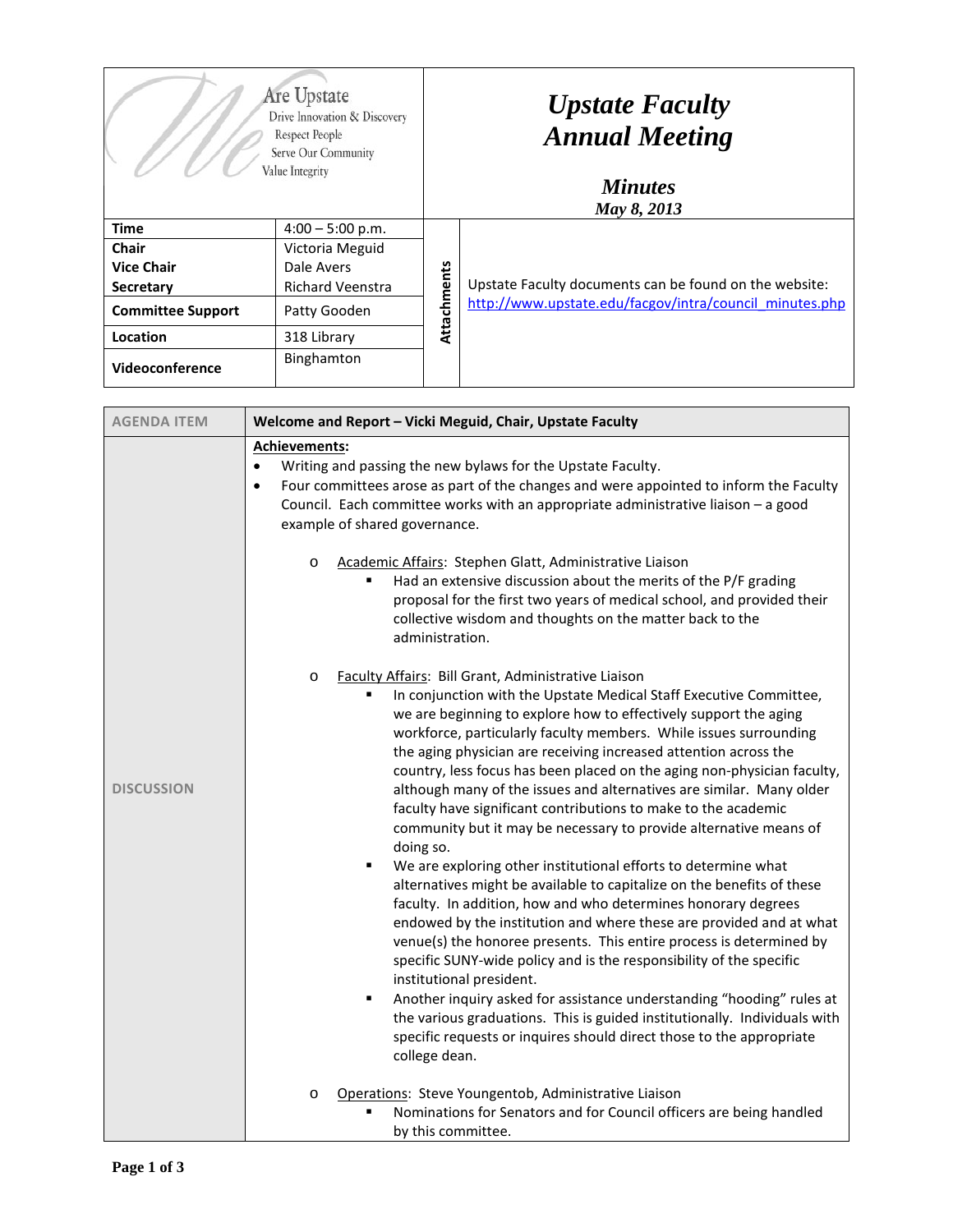| Upstate Affairs: Joan O'Brien, Administrative Liaison<br>$\circ$<br>Issues discussed by the committee included the appropriate response<br>of faculty to gun violence, the way in which decisions affecting all<br>colleges are disseminated to all of the faculty, and the security of                                                                                                                                                                                                                                                                                                                                                                                                                                                                    |
|------------------------------------------------------------------------------------------------------------------------------------------------------------------------------------------------------------------------------------------------------------------------------------------------------------------------------------------------------------------------------------------------------------------------------------------------------------------------------------------------------------------------------------------------------------------------------------------------------------------------------------------------------------------------------------------------------------------------------------------------------------|
| Silverman Hall (a proximity reader is in the process of being installed).<br>This year there was a full slate of senators for the SUNY senator elections. The results<br>٠<br>were announced by Sue Miller later in the meeting as follows:<br>Two new senators: JC Trussell and Jay Brenner<br>Four new alternates: Vicki Meguid, Bryan Margulies, Maria Wheelock, and Robert<br>٠<br>Lebel.                                                                                                                                                                                                                                                                                                                                                              |
| The first year of the new structure has been a year of learning what issues are<br>٠<br>important to the faculty, and we need faculty to continue to let us know. We have had<br>presentations from different areas of the institution. To highlight a few:<br>Win Thurlow, University Counsel, presented the use of background checks in<br>$\circ$<br>admitting students. This is occurring in all colleges.<br>Mike Lyon, the UUP representative, has updated us on ongoing contact<br>$\circ$<br>negotiations at the state level.<br>Vicki thanked her colleagues on the Faculty Council for their continued support of the<br>٠<br>University. She also thanked Dr. David Smith and his administration for promoting<br>shared governance at Upstate. |

| <b>AGENDA ITEM</b> | Faculty Senators Report - Dale Avers, Vice Chair, Upstate Faculty                                                                                                                                                                                                                                                                                                                                                                                                                                                                                                                                                                                    |  |  |
|--------------------|------------------------------------------------------------------------------------------------------------------------------------------------------------------------------------------------------------------------------------------------------------------------------------------------------------------------------------------------------------------------------------------------------------------------------------------------------------------------------------------------------------------------------------------------------------------------------------------------------------------------------------------------------|--|--|
| <b>DISCUSSION</b>  | Bob Lebel and Allen Silverstone are leaving their senator positions.<br>There were three state plenaries held this year.<br>Issues at Downstate:<br>Support of colleagues and viability.<br>$\circ$<br>Support of Academic Health Science Centers<br>$\circ$<br>New York is better because of our Health Science Centers and is interested in<br>$\Omega$<br>this resolution.<br>Last fall there was an inaugural meeting to share ideas.<br>Campus and system wide data is publicly accessible on the website.<br>New guidelines for grade reporting are being addressed by Lynn Cleary's office.<br>New award approved for shared governance.<br>٠ |  |  |

| <b>AGENDA ITEM</b> | Legislative Issues, Hospital Finances, and Downstate – David Smith, President                                         |  |  |
|--------------------|-----------------------------------------------------------------------------------------------------------------------|--|--|
|                    | Legislative Issues:                                                                                                   |  |  |
|                    | The legislative session was disappointing this year. The legislation is not inclined to<br>increase funding for SUNY. |  |  |
|                    | Restore cuts (reduction of \$28M):<br>٠                                                                               |  |  |
|                    | How best to finance this?<br>$\Omega$                                                                                 |  |  |
|                    | Savings through furlough days of UUP employees – this is not ratified yet.<br>$\circ$                                 |  |  |
|                    | Request for \$99M and an additional \$35M and we will continue to fight.<br>$\circ$                                   |  |  |
| <b>DISCUSSION</b>  | Tried to obtain added flexibility but this was defeated.<br>$\circ$                                                   |  |  |
|                    |                                                                                                                       |  |  |
|                    | <b>Hospital Finances:</b>                                                                                             |  |  |
|                    | Going through books at end of June with a \$28M positive bottom line.                                                 |  |  |
|                    | We are down 200 employees at the hospitals. There have been no layoffs, but positions<br>٠                            |  |  |
|                    | have not been filled as they become vacant.                                                                           |  |  |
|                    | Senior management took pay decreases.<br>$\bullet$                                                                    |  |  |
|                    | Revenue Cycle team in from Grant Thornton (EPIC in the hospital).<br>٠                                                |  |  |
|                    | Community General Hospital is ramping up since we took it over.                                                       |  |  |